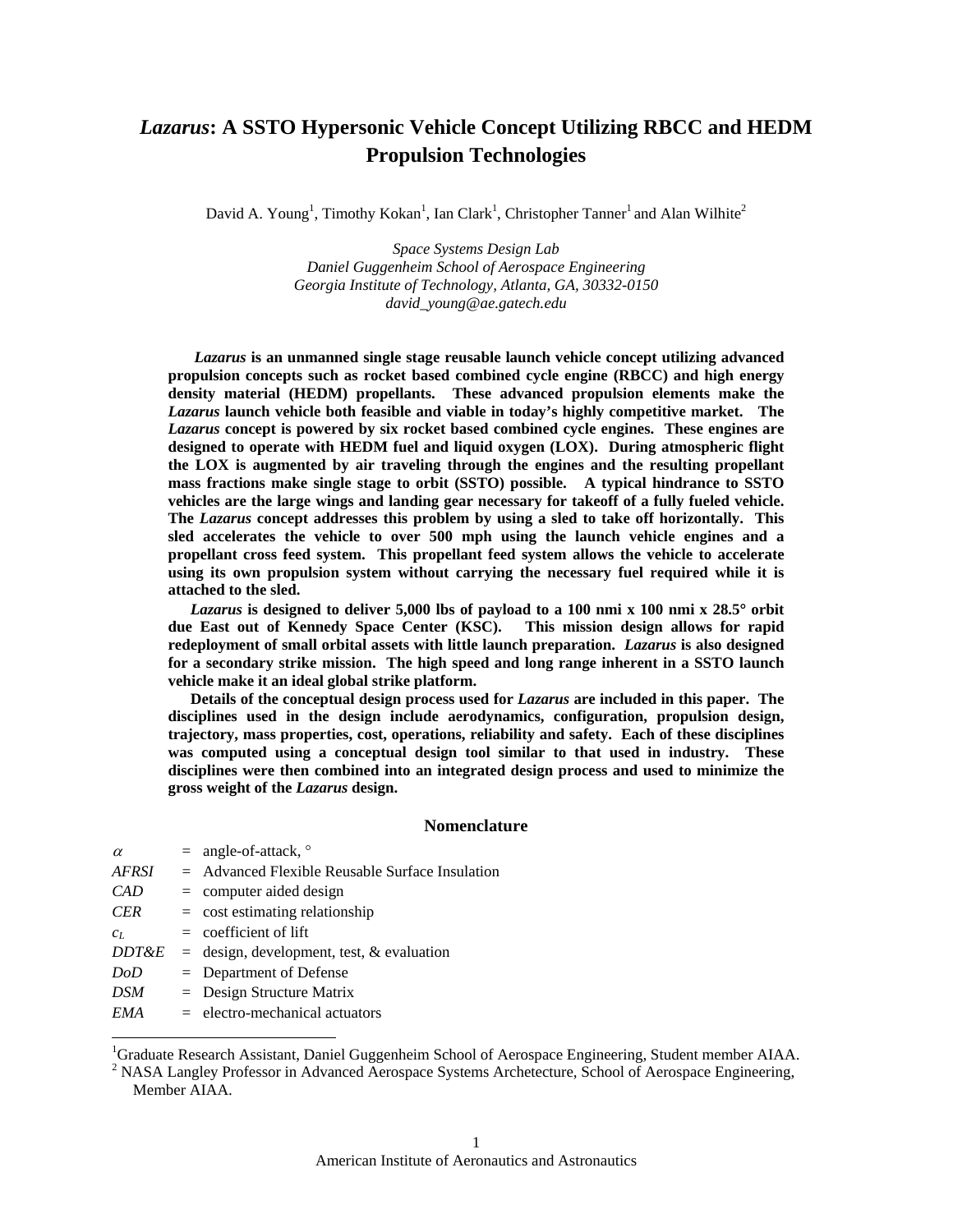| <b>ESR</b>  | $=$ | ejector scram-rocket                       |
|-------------|-----|--------------------------------------------|
| GLOW        | $=$ | gross lift-off weight                      |
| <b>GRC</b>  | $=$ | <b>Glenn Research Center</b>               |
| <b>HEDM</b> | $=$ | high energy density matter                 |
| <b>HTHL</b> | $=$ | horizontal takeoff, horizontal landing     |
| IOC         | $=$ | initial operating capability               |
| <i>Isp</i>  | $=$ | specific impulse, sec                      |
| <b>KSC</b>  | $=$ | Kennedy Space Center                       |
| LCC         | $=$ | life cycle cost                            |
| LOX         | $=$ | liquid oxygen                              |
| <i>MECO</i> | $=$ | main engine cutoff                         |
| <b>MER</b>  | $=$ | mass estimating relationship               |
| MR          | $=$ | mass ratio (gross weight / burnout weight) |
| <b>MSFC</b> | $=$ | Marshall Space Flight Center               |
| <b>OMS</b>  | $=$ | orbital maneuvering system                 |
| <b>PEF</b>  | $=$ | propellant packaging efficiency            |
| q           | $=$ | dynamic pressure, psf                      |
| <b>RBCC</b> | $=$ | rocket based combined-cycle                |
| RCS         | $=$ | reaction control system                    |
| <b>RLV</b>  | $=$ | reusable launch vehicle                    |
| SSTO        | $=$ | single-stage-to-orbit                      |
| TFU         | $=$ | theoretical first unit                     |
| TPS         | $=$ | thermal protection system                  |
| TUFI        | $=$ | Toughened Unipiece Fibrous Insulation      |
| <b>UHTC</b> | $=$ | Ultra-High Temperature Ceramic             |

# **I. Introduction**

MANY different single-stage to orbit (SSTO) launch vehicle concepts have been proposed in the search for a space shuttle replacement. Each of these vehicles had promised to reduce costs, turn around time, and space shuttle replacement. Each of these vehicles had promised to reduce costs, turn around time, and increase reliability over current launch vehicles. Now that the Vision for Space Exploration has been adopted by NASA most of NASA's time and money is devoted to classical ETO vehicles such as the Ares I and Ares V launch vehicles. Unfortunately these vehicles have much the same shortcomings as their predecessors the space shuttle and evolved expendable launch vehicles. These vehicles will require months of notice for a launch and cost hundreds of millions of dollars per launch. Currently there is no available vehicle to quickly and reliably inject a small payload to orbital velocities without the use of these costly expendable rockets.

 The United States Department of Defense has become increasingly reliant on space based assets. This reliance will force the DoD to investigate and invest in a vehicle which will provide the department with assured and timely access to space. The *Lazarus* vehicle concept is designed to meet the requirement to launch a small payload to orbital velocities with little notice and for a fraction of the cost of existing launch vehicles. This SSTO vehicle is accomplished through the use of rocket based combined cycle (RBCC) engines. These engines combine the spacebased performance of traditional rockets with the atmospheric performance of ramjet/scramjet engines. Lazarus further improves on RBCC performance with the use of HEDM propellants. GRC and NASA Marshall Space Flight Center (MSFC) are also currently working on HEDM propulsion development and testing. Experiments in the formation of solid hydrogen particles in liquid helium have been performed<sup>1</sup>. Studies using gelled hydrogen and metallized gelled hydrogen fuels have shown potential in significantly increasing payload delivery capability and/or reducing  $GLOW^{2,3}$ . Gelled hydrogen fuel consists of liquid hydrogen with solid, frozen particles of a different fuel added to form a gel structure in the hydrogen. Methane is an example of a potential gellant particle used in conjunction with hydrogen. Metallized gelled propellants introduce metallic particles, such as aluminum, into the gellant. The result is a higher specific impulse  $(I_{\rm SD})$  engine, with significantly higher fuel density over standard hydrogen fuel.

 The use of HEDM fuels and an RBCC engine allow a SSTO vehicle to become feasible. *Lazarus* is a singlestage, fully reusable vehicle. *Lazarus* takes off horizontally with the assistance of a rail based sled. This sled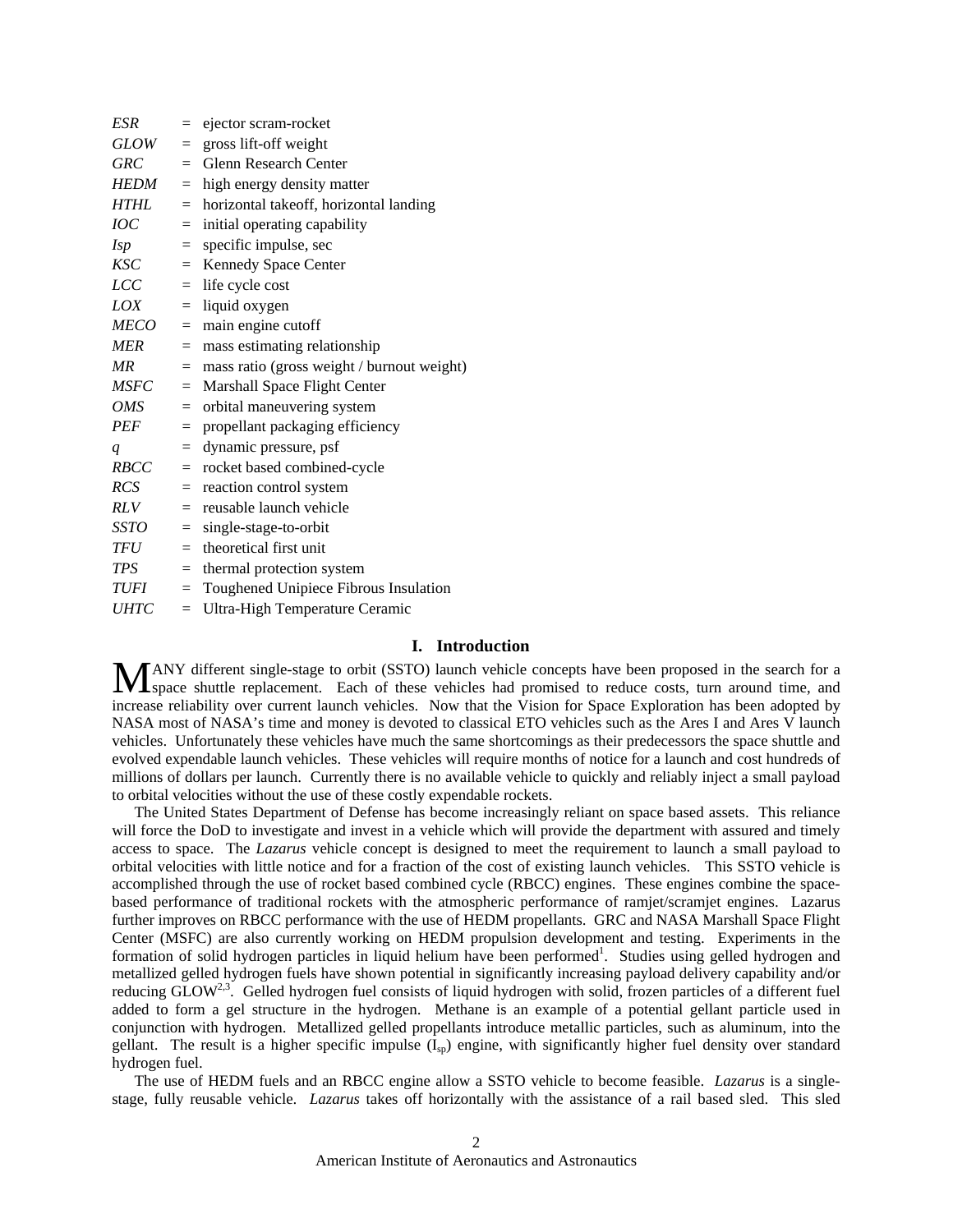contains propellant tanks that feed the vehicle during its take-off roll. *Lazarus* accelerates to 500 mph while using fuel in the sled. This sled not only benefits the overall performance of the vehicle by eliminating the need to carry takeoff propellant, but also allows the vehicle to have significantly smaller wings and landing gear. The result is a much smaller dry weight for the vehicle and a lower mass ratio. Once the vehicle reaches 500 mph it releases from the sled and accelerates using the ejector mode of the RBCC engines. This continues through Mach 3.0 when the ramjet starts. The ramjet propels the vehicle to Mach 6 when the engine transitions to a scramjet mode. The scramjet powers the vehicle through Mach 10 when the rocket engine starts and the vehicle operates in scram-rocket mode. This continues until the atmosphere becomes too sparse  $(q<50\text{psf})$  and the vehicle transitions into a traditional rocket. The vehicle continues in rocket mode until main engine cutoff (MECO) when the vehicle is in a 40 nmi x 100 nmi x 28.5° orbit. The vehicle then coasts until reaching apogee. Once at apogee, the main engines are used again to perform an orbital maneuvering burn to transition into the vehicle into a 100 nmi x 100 nmi x 28.5° orbit.

 A full multi-disciplinary conceptual design process is used to create the *Lazarus* concept. This design process is completed using a disciplinary design tool for each of the following disciplines: external configuration and CAD was completed using ProEngineer, aerodynamic analysis with  $CBAERO<sup>4</sup>$ , propulsion design and selection was completed using REDTOP<sup>5</sup>, ramjet and scramjet performance using SCCREAM<sup>6</sup>, trajectory optimization used  $POST<sup>7</sup>$ , mass estimation and sizing was completed using mass estimating relationships<sup>8</sup> (MERs), Non-recurring cost estimating was conducted using NAFCOM cost estimating relationships (CERs), vehicle ground operations analysis using AATe, vehicle safety and reliability estimation using GT-Safety II, and a lifetime cost compilation using an Excel based cost complier. Each of these tools was used to analyze their respective disciplines and was iterated to close the *Lazarus* concept.



**Figure 1.** *Lazarus* **Concept Configuration**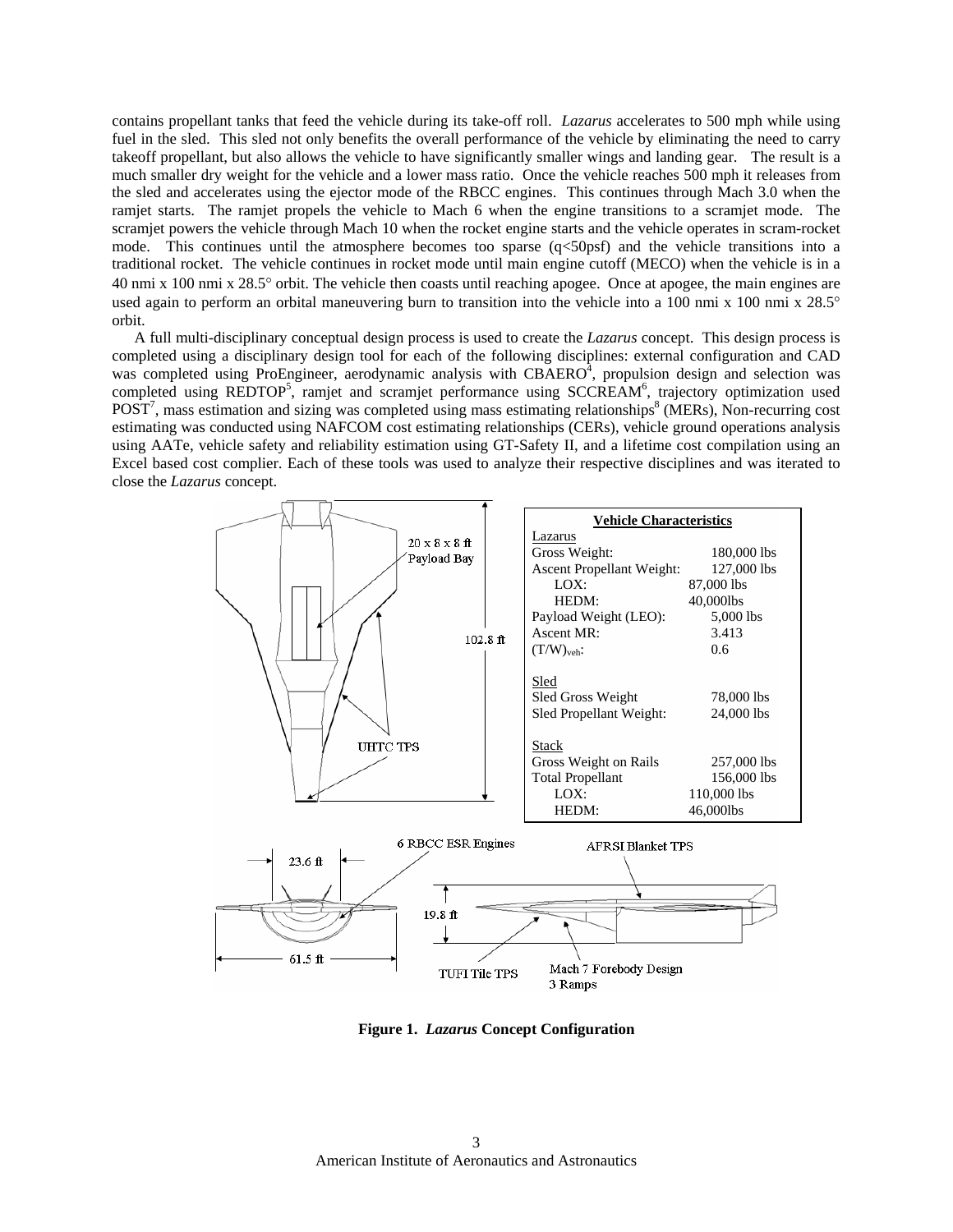# **II. Lazarus Configuration**

### **A. Overview**

*Lazarus* is a single stage to orbit, fully reusable space plane with a conical forebody and highly swept wings and two vertical tails. *Lazarus* is propelled by six HEDM/LOX RBCC engines. The vehicle consists of four main tanks (two for HEDM and two for LOX), associated structure, landing gear, a payload bay, avionics, and inspace maneuvering system. The HEDM tanks are conformal with the conical shape of the vehicle while the Lox tanks are elliptical calendars positioned on either side of the payload bay. The underside of the vehicle has a three ramp forebody to precompress the air entering the underslung RBCC engines. This forebody is optimized to provide shock coalescence on the lip at Mach 7.



**Figure 2.** *Lazarus* **Concept** 

*Lazarus* is assisted in its takeoff by the use of a horizontal rail based sled. This sled provides the propellant necessary for the ground based portion of the trajectory via a crossfeed system similar to the system utilized by the space shuttle for propellant transfer between the external tank and the orbiter. This sled provides the propellant to accelerate the vehicle to 500 mph on the ground (Mach 0.66). The velocity provided by the sled has an added benefit in that the wing of Lazarus can now be sized for landing instead of takeoff, which results in a much smaller wing. The landing gear of the vehicle also incurs a benefit from the sled based launch. The landing gear for the vehicle is sized for the reduced weight of landing rather than the gross weight of the vehicle. A further benefit of this configuration is that the main propulsion of the *Lazarus* vehicle is started long before the vehicle actually leaves the ground. This allows for ground based aborts due to engine failures.

 The baseline *Lazarus* is designed to deliver 5,000 lbs of payload to a 100 nmi x 100 nmi x 28.5° orbit due East out of Kennedy Space Center (KSC). The initial operating capability (IOC) for *Lazarus* is designed to be 2030. The baseline airframe life is designed to be 1,000 flights with a baseline engine life of 500 flights for the RBCC

engines. For the economic analysis it is assumed that one rail facility will be constructed at KSC, but other facilities may come online once the concept is flight proven.

 *Lazarus* utilizes several additional advanced technologies currently under development. Propulsion technologies such as RBCC engines and HEDM fuels are assumed to be enabling technologies for the vehicle concept. Ultra-High Temperature Ceramic (UHTC) TPS is used on the wing and tail leading edges, the nose, and the cowl leading edge in order to avoid actively cooling these high temperature areas. The remainder of the windward side of the vehicle is covered with Toughened Unipiece Fibrous Insulation (TUFI) TPS tiles while the leeward side of the vehicle is covered with Advanced Flexible Reusable Surface Insulation (AFRSI) blankets. The main fuselage and wing structure of *Lazarus* is made of titanium-aluminide while the LOX and HEDM main propellant tanks are made of graphite-epoxy composites. To avoid using heavy hydraulic actuators and the subsequent heavy, high pressure hydraulic fluid lines, electro-mechanical actuators (EMAs) are used for control surface actuation. The sled that assists *Lazarus* for takeoff uses proven technologies such as high speed rails<sup>9</sup>, and shuttle based propellant transfer system.

### **B. Mission Profile**

Lazarus takes off horizontally from a launch installation at KSC. This sled based launch accelerates the sled and the vehicle via the main rocket engines and propellant supplied from the sled. At the beginning of the roll the total stack (sled+vehicle) has a combined thrust to weight ratio of 0.42. Once the vehicle stack reaches 500 mph the sled releases the vehicle at an angle of attack of 7 degrees for liftoff. The vehicle continues under ejector mode ,powered by 6 LOX/HEDM gas generator engines each providing 17,967 lbs of thrust, through transonic and supersonic regimes until Mach 2.9. At Mach 2.9 the ejector rockets throttle down to reduced the acceleration as the ramjet starts at Mach 3.0. With the ejector off and the ramjet powering the ascent, *Lazarus* enters a 1,800 psf dynamic pressure (q) flight profile and flies along this constant pressure boundary up to Mach 6. At Mach 6, the RBCC engines switch to scramjet mode by decreasing the backpressure to obtain super sonic combustion. *Lazarus*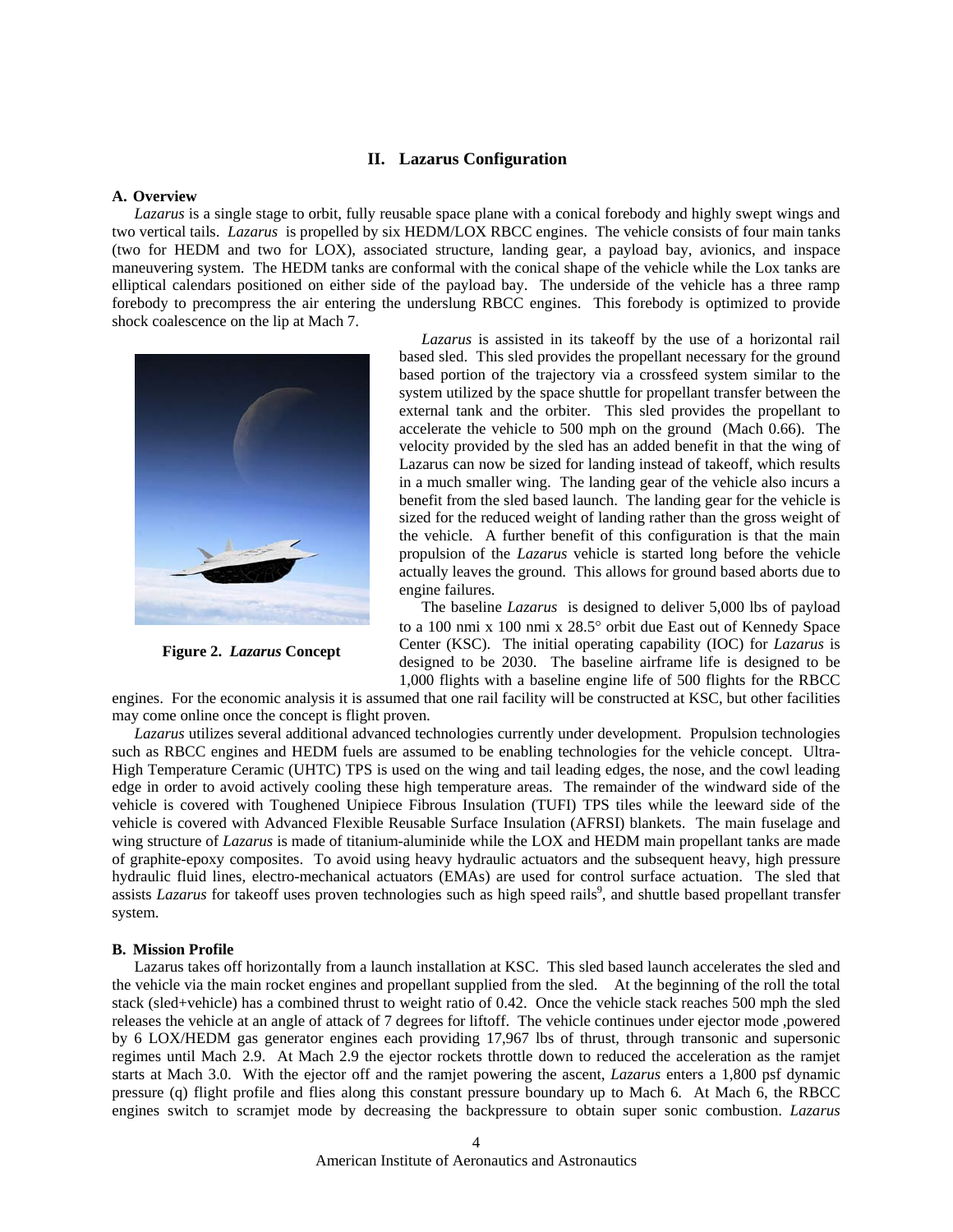continues in scramjet mode flying the dynamic pressure profile until Mach 10. At this point, the vehicle pulls up off the dynamic pressure flight profile and starts the rocket engines again. The vehicle flies this scram-rocket mode from Mach 10 until the dynamic pressure drops below 50 psf. This dynamic pressure signals the minimum atmospheric pressure in which the scram-rocket can operate. When the dynamic pressure drops below 50 psf the air ducts to the engines are closed and the vehicle continues in rocket mode until it enters a 40 nmi x 100 nmi x 28.5° orbit and the dynamic pressure is below 1 psf (signifying minimal drag). When this is satisfied main engine cut-off (MECO) occurs. The vehicle coasts until apogee where the vehicle performs a  $\Delta V$ , using the main HEDM engines, to get into a 100 nmi circular orbit. Once



**Figure 3.** *Lazarus* **Mission Profile** 

in orbit, the vehicle can deploy its payload to either orbit the earth, or loiter until the proper entry interface is necessary to hit a specific target. Once the payload is released *Lazarus* can de-orbit and performs an unpowered, autonomous landing at the launch site.

# **III. Multidisciplinary Design Process**

The conceptual design process involves the combination of many different design disciplines. These disciplines are treated as individual contributing analyses to the entire vehicle design. Each of these contributing analyses are coupled which makes a difficult design problem. This coupling requires iteration between the disciplines to close the vehicle design. This coupling is graphically represented as a design structure matrix (DSM). Each of the contributing analyses (design disciplines) is represented as a box in the DSM and the links between the boxes are the coupling variables that are passed between the disciplines. Links leaving the right hand side of the boxes represent data that is passed downstream, while links leaving the left hand side represent information that is required upstream in the design process.

The DSM for the *Lazarus* design involves two different iteration loops. The first iteration loop is between the propulsion, trajectory, and weights and sizing disciplines. This iteration loop closes the performance aspects of the vehicle. For *Lazarus*, the main iteration loop between propulsion, trajectory, and weights & sizing required 8 iterations to converge. This convergence rate is typical of conceptual vehicle design processes of this type. Convergence is defined as a less than 0.1% change in overall vehicle mass ratio and mixture ratio from one iteration to the next. The second iteration loop is between operations, reliability, and life cycle costs. This loop uses the converged physical design and creates the operations, reliability, and costs of the closed design.



Each discipline has its own conceptual design tools associated with it. Table 1 provides a listing of each discipline and its associated design tool or tools. Configuration, propulsion, trajectory, and reliability are all analyzed with their respective disciplinary tool. Weights and sizing is composed of a series of MERs that are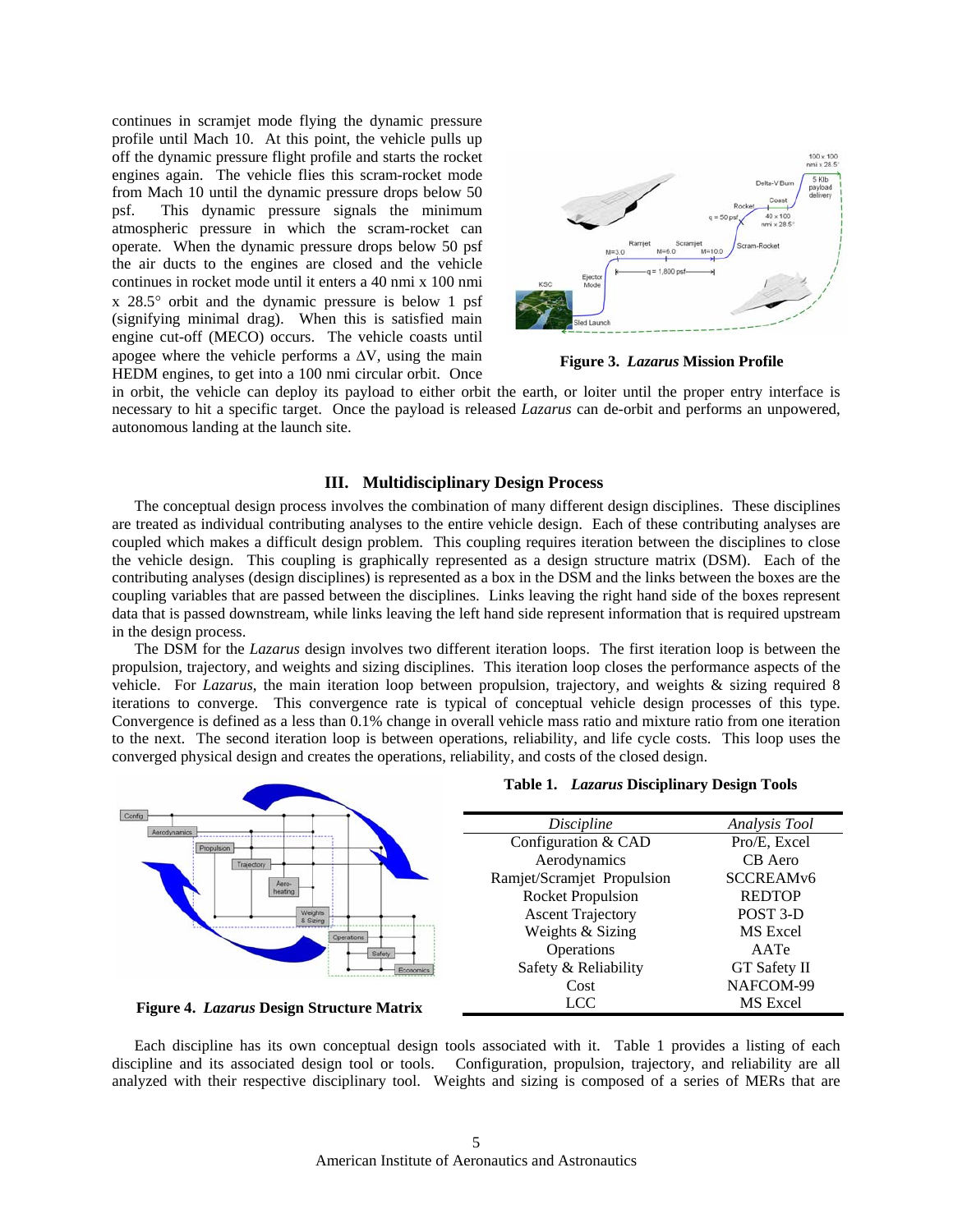summarized and internally closed in an MS Excel workbook. Cost CERs are based upon NAFCOM and are also summarized in a MS Excel workbook.

# **IV. Lazarus Baseline Results**

# **A. Internal Configuration and Layout (CAD)**

 The baseline *Lazarus* configuration is 102.79ft (nose-to-tail) with a gross weight of 179,700 lbs. The total fuselage volume is 9,455 ft<sup>3</sup>. The maximum fuselage width is 21.3 ft and the height of the vehicle from cowl to top of vertical stabilizer is 19.8 ft. The payload bay is 20 ft. long, 8 ft. wide, and 8 ft. tall. Propellant tanks, landing gear, engine structure, and the payload bay are packaged on using Pro/Engineer, a solid modeling Computer Aided Design (CAD) package.

An important output of the configuration discipline is the propellant packaging efficiency (PEF). In order to remove the configuration discipline from the main design loop, a curve fit of packaging efficiency as a function of vehicle length is performed. The PEF is defined as the percentage of fuselage volume occupied by the main propellant tanks. This packaging efficiency term is fed into the weights & sizing discipline to calculate the total propellant volume. Packaging efficiency changes as vehicle length changes because certain internal components such as the payload bay must retain their size no matter how the size of the vehicle changes, yet the propellant tanks, etc. must scale. The PEF curve fit is created from three different CAD layouts at three different lengths (72, 109, and 145 ft). A second order curve fit of these three points is then created in order to allow rapid calculation of PEF as vehicle length changes. This curve fit equation is then used in the weights  $\&$  sizing discipline. The converged packaging efficiency for *Lazarus* is 55.6%.



**Figure 5.** *Lazarus* **External CAD Image Figure 6.** *Lazarus* **Internal CAD Image** 

The internal volume of the vehicle is dominated by the main propellant tanks. The two integral HEDM tanks are in the fore and aft of the body in order to utilize as much volume as possible for the relatively low density fuel (15% the density of LOX). The three non-integral LOX propellant tanks are located on either side and behind the payload bay in the mid-fuselage. These tanks are elliptical cylinders to utilize as much of the internal volume as possible, without occurring the costs associated with conformal tanks. A LOX density of  $71.3$  lbs/ft<sup>3</sup> and a HEDM density of  $10.7$  lbs/ft<sup>3</sup> are assumed for tank volume calculations. The HEDM propellant is comprised of liquid hydrogen, solid methane, and solid aluminum. The propellant is 60% aluminum by weight in order to increase the overall propellant density<sup>2</sup>. The remaining internal components shown in the CAD model are the two main landing gear compartments in the mid-fuselage, the nose landing gear compartment, and the OMS and RCS propulsion systems. The main landing gear is located in the wing and extends down beside the RBCC engine cowl. The landing gear compartments sized using historical gear and tire sizes for aircraft of comparable size and weight<sup>10</sup>. The OMS and RCS systems have separate tanks from the main propulsion. This is done so that the propellants can be used easily when the main tanks are dry in orbit. The Helium pressurant tanks for this system are also shown in this layout.

# **B. Aerodynamics and Aeroheating**

The forebody of *Lazarus* consists of a three ramp, Mach 7, elliptical conic forebody on the windward side. The leeward side of the forebody is a much shallower-angled elliptical conic whose volume is used for packaging of the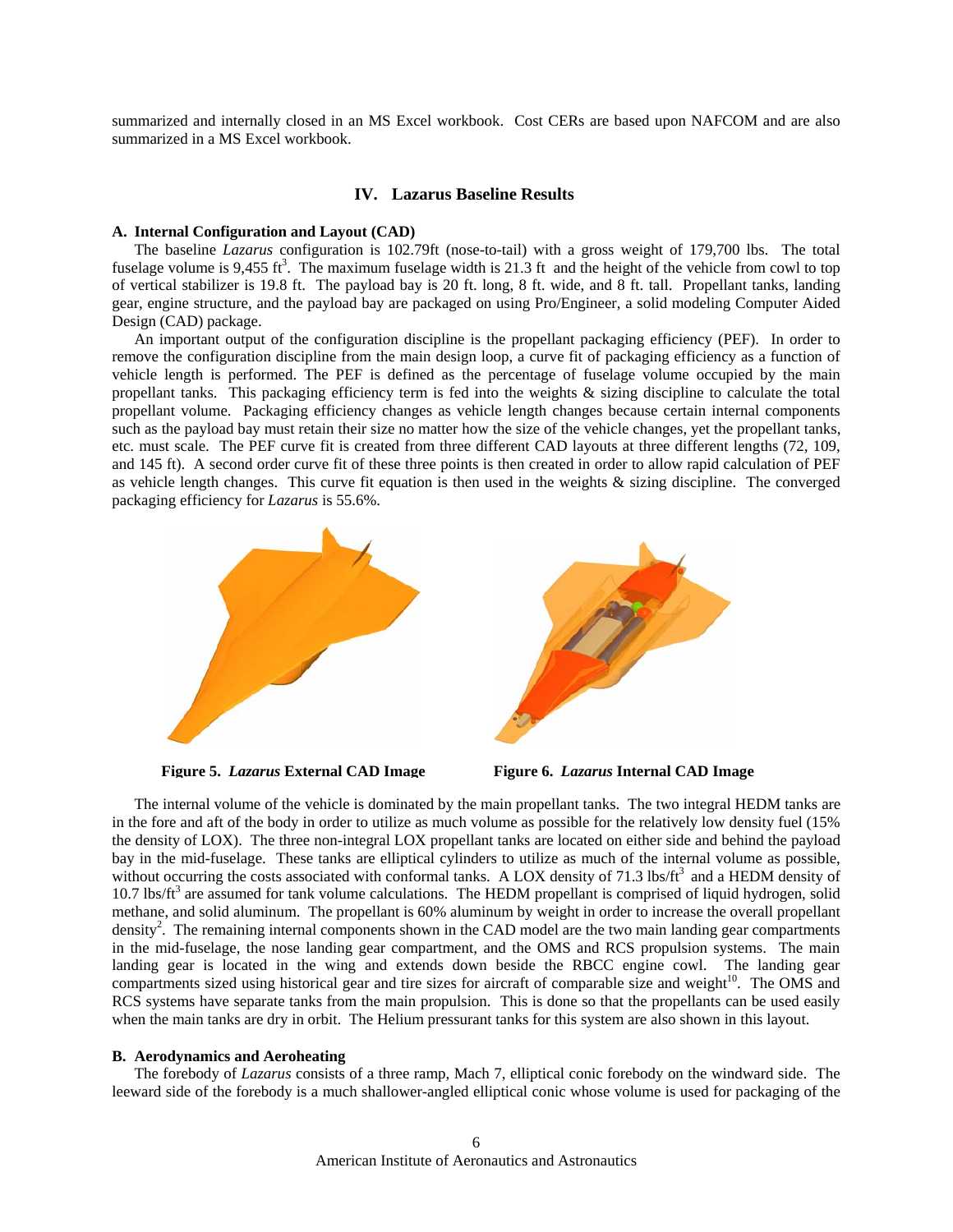main propellant tanks. The mid-fuselage is designed to allow the appropriate volume for the main LOX and HEDM tanks as well as the payload bay.

The wings are sized for a landing speed of 150 mph using the lift coefficients obtained from CBAERO aerodynamics software. The wings are sized for landing rather than takeoff because the velocity provided by the sled at takeoff reduces the wing size below that necessary for landing on traditional landing gear. Therefore the wing is sized for landing and the angle of attack at liftoff is adjusted to provide the correct lift necessary. The wings are positioned to provide static stability throughout the flight regime. The baseline configuration has a theoretical wing planform area  $(s_{ref})$  (extending into the fuselage) of 1,465 ft<sup>2</sup>. At take-off, the vehicle has a coefficient of lift (c<sub>L</sub>) of 0.21 at an angle-of-attack ( $\alpha$ ) of 7°. This seemingly low lift coefficient is obtained because of the realatively high takeoff speed provided by the sled. The wing is a double delta with sweeps of 73° for the strake and 45° for the leading edge of the wing.. The theoretical aspect ratio of the wing is 1.87 and the taper ratio is 0.20. The vertical tail fins are sized to have a total planform area of 2.5% of the total theoretical wing planform area and are at an angle to provide stability in the pitch, yaw, and roll axis.



**Figure 7.** *Lazarus* **Drag Polars** 



Figure 7 shows the drag polars for the entire hypersonic regime from Mach 4 to Mach 18. This curve is representative for the hypersonic aerodynamics of the Lazarus vehicle. Figure 8 shows the lift to drag ratio of the *Lazarus* vehicle for changing angles of attack at Mach 6.0.

CBAERO creates tables of lift and drag coefficients as a function of Mach number, dynamic pressure, and angle of attack. This aerodynamic data is formatted for use in the POST 3-D trajectory analysis program. During vehicle convergence, the vehicle is scaled photographically which allows the assumption of constant aerodynamic coefficients during scaling. This assumption allows the removal of the aerodynamics discipline from the main engineering design loop, and thus aerodynamic analysis only needs to be done once at the beginning of the design process.

#### **C. Propulsion**

*Lazarus* uses six LOX-HEDM ejector scram-rocket (ESR) engines to inject the vehicle into a 100 nmi x 100 nmi x 28.5° orbit. The propulsion system analysis is performed using the "Simulated Combined Cycle Rocket Engine Analysis Module" (SCCREAM<sup>11</sup>). SCCREAM provides tables of engine performance data including thrust, thrust coefficient, and I<sub>sp</sub> as a function of altitude and Mach number for use by POST 3-D. Figure 9 shows the internal engine layout and the station identifications used by SCCREAM.



**Figure 9.** *Lazarus* **ESR Engine Configuration** 

American Institute of Aeronautics and Astronautics 7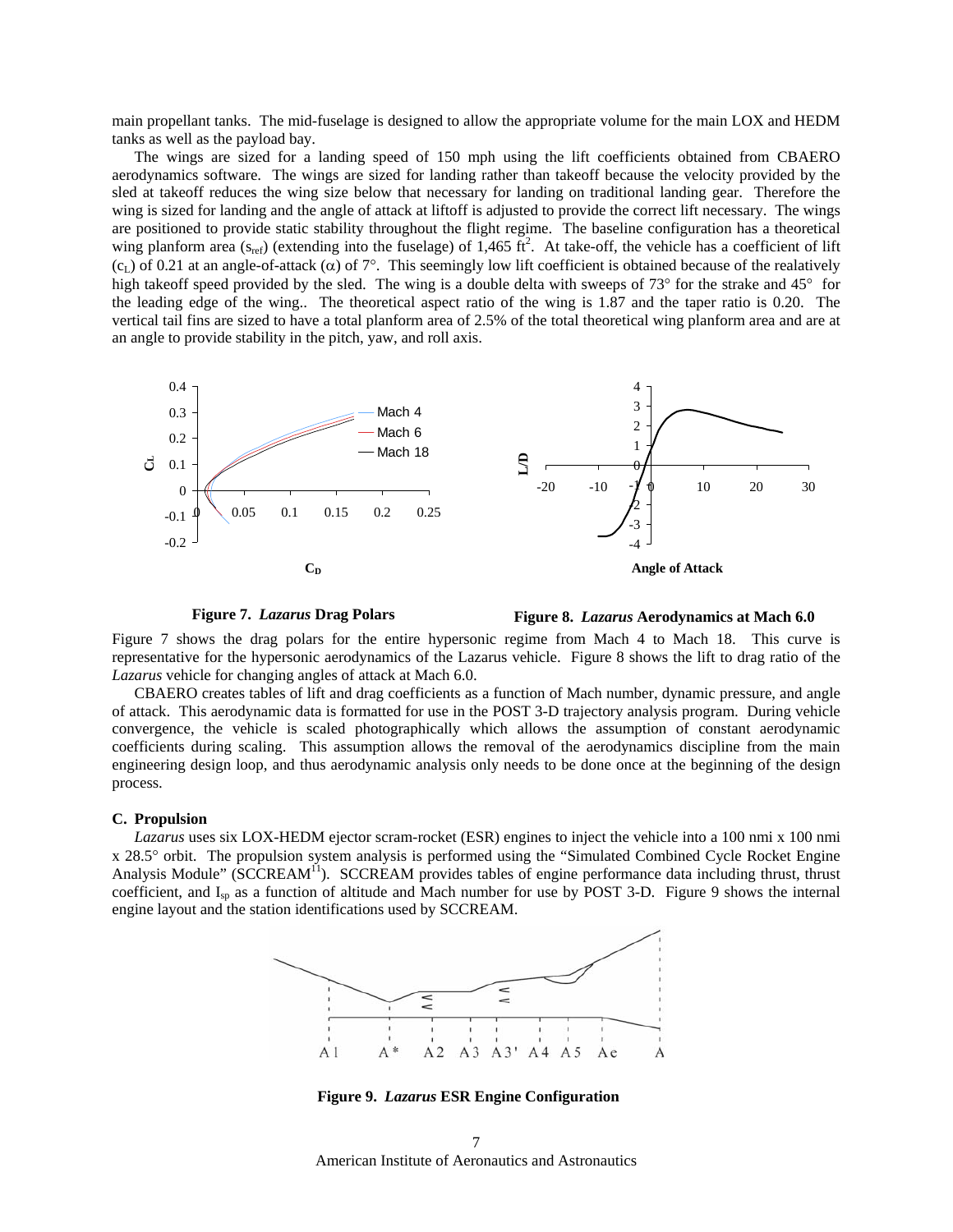The HEDM fuel used is liquid hydrogen with a methane gellant and solid aluminum (60% by weight) metallic additive. This aluminum additive serves to vastly improve the fuel density from a liquid hydrogen density of 4.43 lbm/ft<sup>3</sup> to a liquid HEDM density of 10.66 lbm/ft<sup>3</sup>.

The engines are mounted underneath the midbody of the vehicle and use *Lazarus*' three ramp, Mach 7 forebody to compress the air flowing into the engine inlet. The engine cowl has a height of 1.85 feet in order to achieve shock-on-lip at Mach 7. Each engine has an average width of 3.55 feet which provides a total inlet area of 6.6  $\text{ft}^2$ per engine. Table 2 provides key design and performance characteristics for the rocket engine primary. The installed engine sea-level static (SLS) thrust-to-weight is 22.0. In ramjet and scramjet modes, the following efficiencies were assumed: 90.0% mixer efficiency, 95.0% combustor efficiency, and 98.0% nozzle efficiency. Each engine utilizes a variable internal geometry to achieve improved performance (thrust and  $I_{sp}$ ) over static internal geometries for a wide range of mach numbers.

| Item                    | Value        |
|-------------------------|--------------|
| SLS Thrust (per engine) | 18,000 lbs   |
| $SLS I_{sp}$            | 332.9 sec    |
| Vacuum $I_{sp}$         | 467.7 sec    |
| Rocket O/F              | 4.2          |
| <b>Chamber Pressure</b> | $2,800$ psia |

**Table 2.** *Lazarus* **Rocket Engine Primary Data** 

Figure is a plot of thrust and  $I_{sp}$  as a function of time from takeoff to orbital insertion. Please note that thrust and Isp are measured from cowl-to-tail. As seen in Figure 10, at takeoff the six ESR engines are providing nearly 130,000 lbs of thrust in air-augmented rocket (AAR) mode. This translates to a takeoff vehicle thrust-to-weight of 0.6. *Lazarus* remains in AAR mode until Mach 3 (at 135 seconds in Figure 10) where it transitions into ramjet mode. This transition is modeled in POST as a ramping down of the AAR throttle and a ramping up of the ramjet mode throttle. *Lazarus* flies in ramjet mode until Mach 6 (at 180 seconds in Figure 10) where it transitions into scramjet mode. During this transition, the internal engine ramps are adjusted to achieve optimal scramjet performance. The engine is initially choked at the start of scramjet mode and as a result has a low thrust and high Isp (shown in Figure 10 from 180-240 seconds) *Lazarus* flies in scramjet mode until Mach 10 (at 320 seconds in Figure 10) where it transitions into scram-rocket mode by relighting the rocket engine primary. *Lazarus* flies in scram-rocket mode, performing a zoom maneuver between 380 and 410 seconds, until a dynamic pressure of 50 psf (at 480 seconds in Figure 10) at which point the engine inlet closes and the trajectory continues in all-rocket mode until orbital insertion at 540 seconds.



Figure 10. Lazarus Thrust and I<sub>sp</sub> vs. Time

American Institute of Aeronautics and Astronautics 8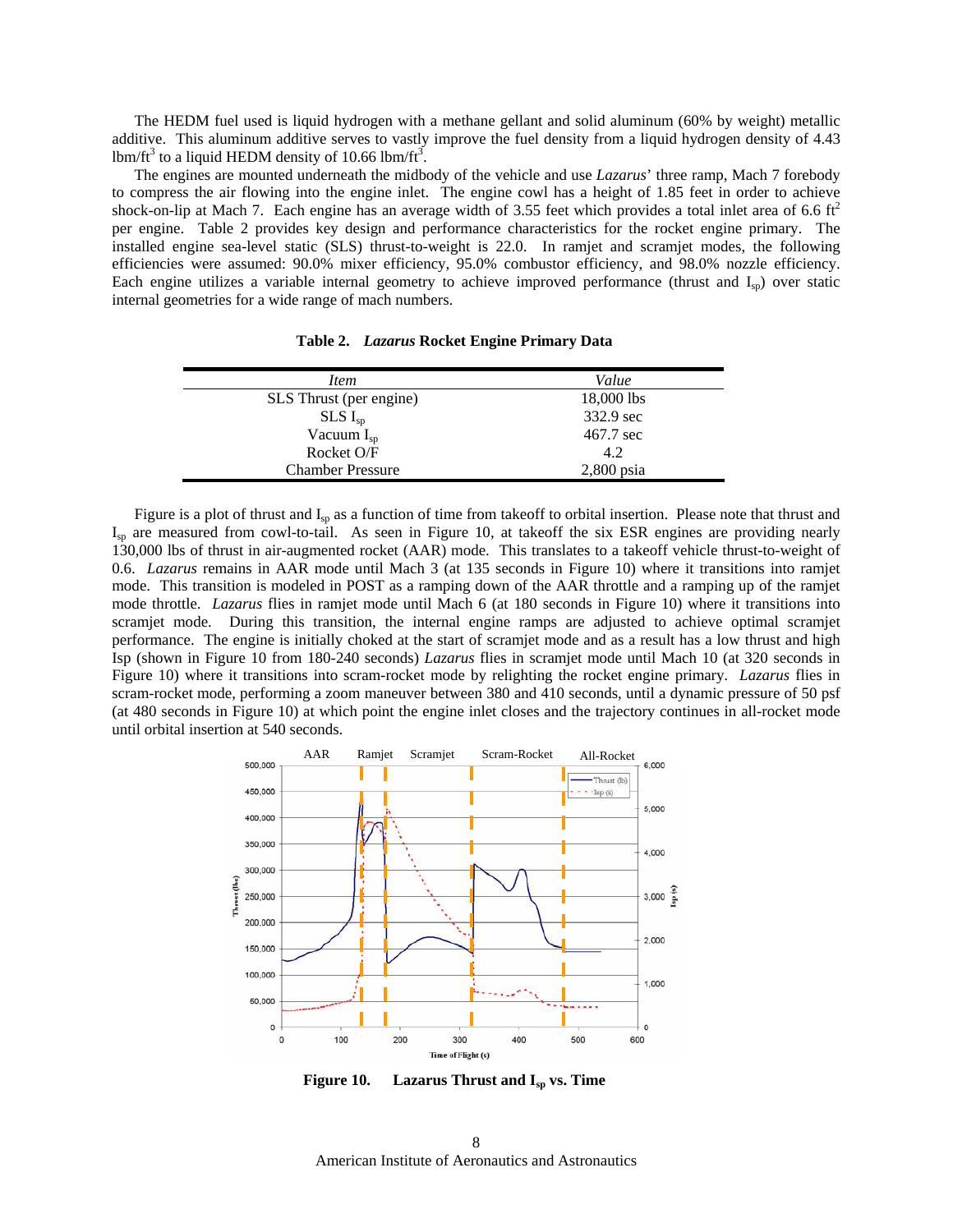### **D. Performance (Trajectory Optimization)**

The *Lazarus* trajectory is optimized to give the minimum the mass ratio of the vehicle by changing the pitch angles used during the flight. This is accomplished by maximizing the final weight of the vehicle given an initial weight. The constraints on the trajectory are a maximum dynamic pressure (2050 psf), a maximum acceleration (3 g's), a minimum angle of attack (-10), a maximum dynamic pressure at MECO (1 psf), and a final orbit of 40 nmi x 100 nmi x 28.5° orbit. The trajectory analysis is performed by the Program to Optimize Simulated Trajectories (POST 3-D), a three degree-of-freedom trajectory simulation tool.

The trajectory begins at the end of the sled takeoff roll (the sled propellant usage is estimated using a worst case delta-V approximations). At this point the angle of attack is fixed to  $7^{\circ}$  to provide enough lift to take-off yet not exceed the 3 g max acceleration constraint on the trajectory. The trajectory continues on in ejector mode and begins to fly a dynamic pressure table of 1800 psf. The dynamic pressure boundary is constrained through the use of a linear feedback control guidance scheme in which the dynamic pressure is held to the specified boundary by varying the angle-of-attack of the vehicle<sup>12</sup>. The static pressure in the engine is related to the dynamic pressure boundary flown and affects the structural weight of the engine. The higher the static pressure in the engine, the heavier the engine structure is required to be. The ejector begins to ramp down at Mach 2.9 to limit the acceleration of the vehicle as the ramjet starts at Mach 3.0. The ramjet transitions into a scram-jet at Mach 6.0. *Lazarus* continues to fly a dynamic pressure boundary throughout ramjet and scramjet modes from Mach 3.0 to Mach 10.0. This technique is used to provide optimal air-breathing engine performance.



**Figure 11.** *Lazarus* **Trajectory** 

**Figure 12. Dynamic Pressure vs. Mach #**

Once the vehicle reaches Mach 10 the rocket engine is ignited again and the vehicle begins to operate in scramrocket mode. At this point the vehicle climbs out of the constant dynamic pressure flight profile and begins to maneuver via a pitch angle table. These pitch angles are some of the dependant variables that are used to optimize the trajectory. The vehicle continues under scram-rocket mode until the dynamic pressure drops below 50 psf. At this point the dynamic pressure is too low to continue in scram rocket mode and the vehicle transitions to all-rocket mode. *Lazarus* continues to maneuver via the pitch tables in all rocket mode until the MECO criteria of a 40 nmi x 100 nmi x 28.5° orbit and a dynamic pressure of <1psf is reached. This dynamic pressure constraint is necessary to insure the drag is low enough at insertion to not reduce the apogee of the orbit. The main propulsion system is then used as the OMS propulsion system in order to circularize in the 100 nmi orbit. The LOX/HEDM OMS propulsion system can deliver 990 ft/sec of on-orbit ∆V.

The converged optimal baseline trajectory results in an ascent MR of 3.413. The ideal ascent ∆V provided by the propulsion systems is 31,527 ft/sec, including 5,087 ft/sec of drag losses (measured inertially). The engine mixture ratio is 4.2 while the overall vehicle mixture ratio (for packaging) is 2.15. This mixture ratio is smaller than the mixture ratio for the engines since LOX is being obtained from the air. *Lazarus* propellant weights are broken down in Table 3.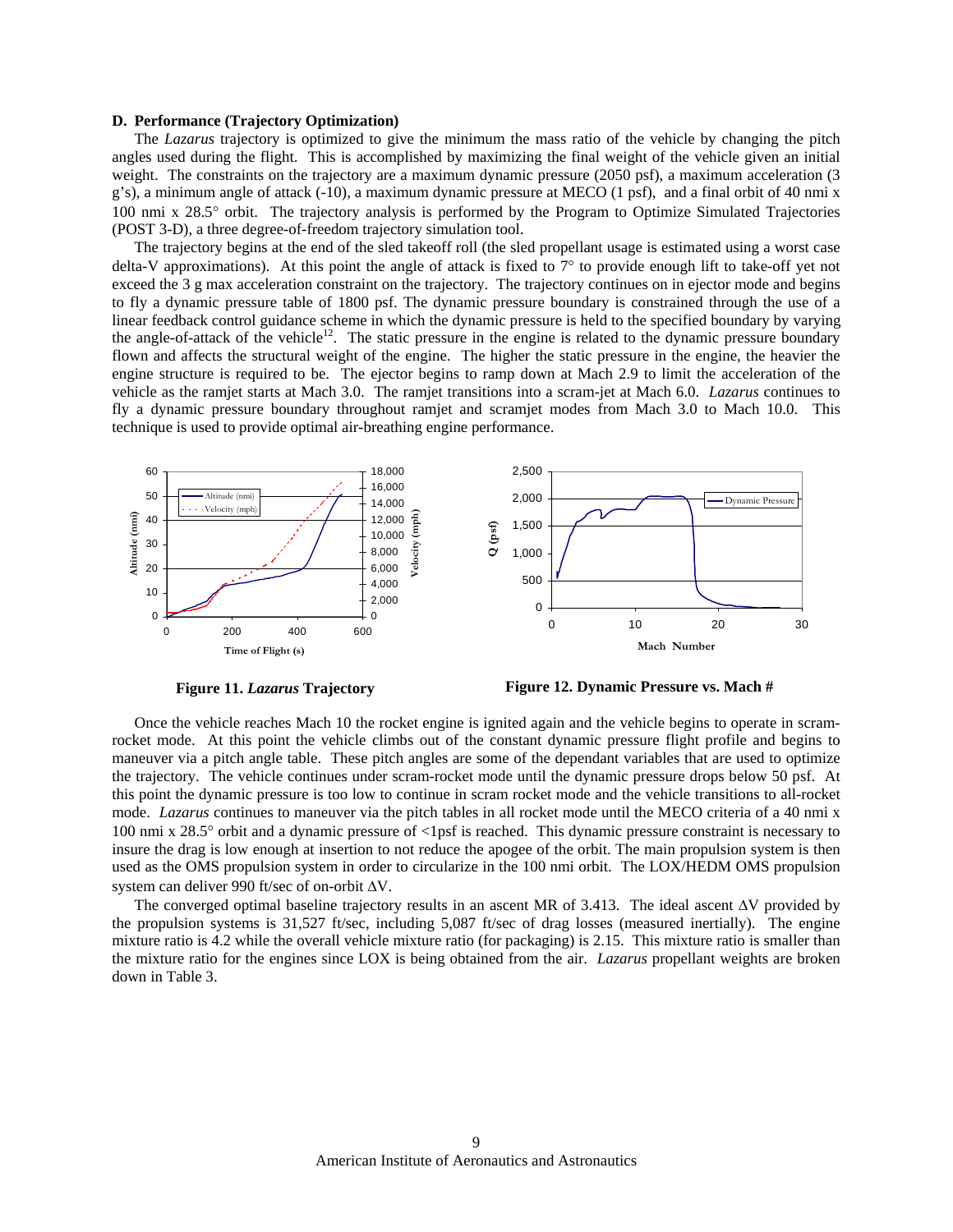| Fuel                      | Value      |
|---------------------------|------------|
| <b>Ascent HEDM</b>        | 40,300 lbs |
| Ascent LOX                | 86,700 lbs |
| Lazarus Mass Ratio        | 3.413      |
| Lazarus Mixture Ratio     | 2.151      |
| <b>Sled HEDM</b>          | 4,400 lbs  |
| Sled LOX                  | 18,400 lbs |
| <b>Sled Mass Ratio</b>    | 1.09       |
| <b>Sled Mixture Ratio</b> | 4.2        |
|                           |            |

**Table 3.** *Lazarus* **Propellant Breakdown** 

# **E. Aerothermal Analysis**

The thermal protection materials and unit weights for *Lazarus* are based upon analysis performed by CBAERO, to calculate the max heating rates and temperatures the trajectory data from POST is used. The maximum skin temperatures are then used to determine the appropriate TPS on different parts of the vehicle in order to provide acreage percentages for each TPS type. TPS unit weights are scaled from previous airbreathing launch vehicle designs flying similar trajectories and using similar technologies $13$ . The heating rates and the overall temperature for the trajectory are given as Figure 13 and Figure 14. For these analyses the engines were not modeled and therefore the tail of the vehicle is much hotter than pictured.



**Figure 13.** *Lazarus* **Temperature Gradients Figure 14.** *Lazarus* **Heat Rates** 



For *Lazarus*, the TPS design features TUFI tiles on the windward side of the vehicle, AFRSI blankets on the leeward side, and UHTC on the nose and wing & tail leading edges. The remainder of the exposed wings is constructed of a high-temperature titanium-aluminide. This allows the wing to be designed as a hot structure, not requiring the tiles or blankets present on the fuselage. UHTC is used on the nose and wing & tail leading edges in order to avoid the use of active cooling in these areas. Information on these TPS materials is found in reference14.

### **F. Mass Properties**

A spreadsheet model containing 87 parametric MERs is used to estimate the size and weight of both *Lazarus* and the launch assist sled. The vehicle weights are broken down into a 28 category, 3 level weight breakdown structure (WBS). MERs are parametric equations that take in some related sizing and/or performance design input(s) and compute the weight of the component. For example, the MER used to estimate wing weight takes, as input, the wing thickness ratio, taper ratio, exposed planform area, and the maximum wing loading force. These particular MERs have a NASA Langley heritage, but are adjusted to account for new materials and advanced construction methods.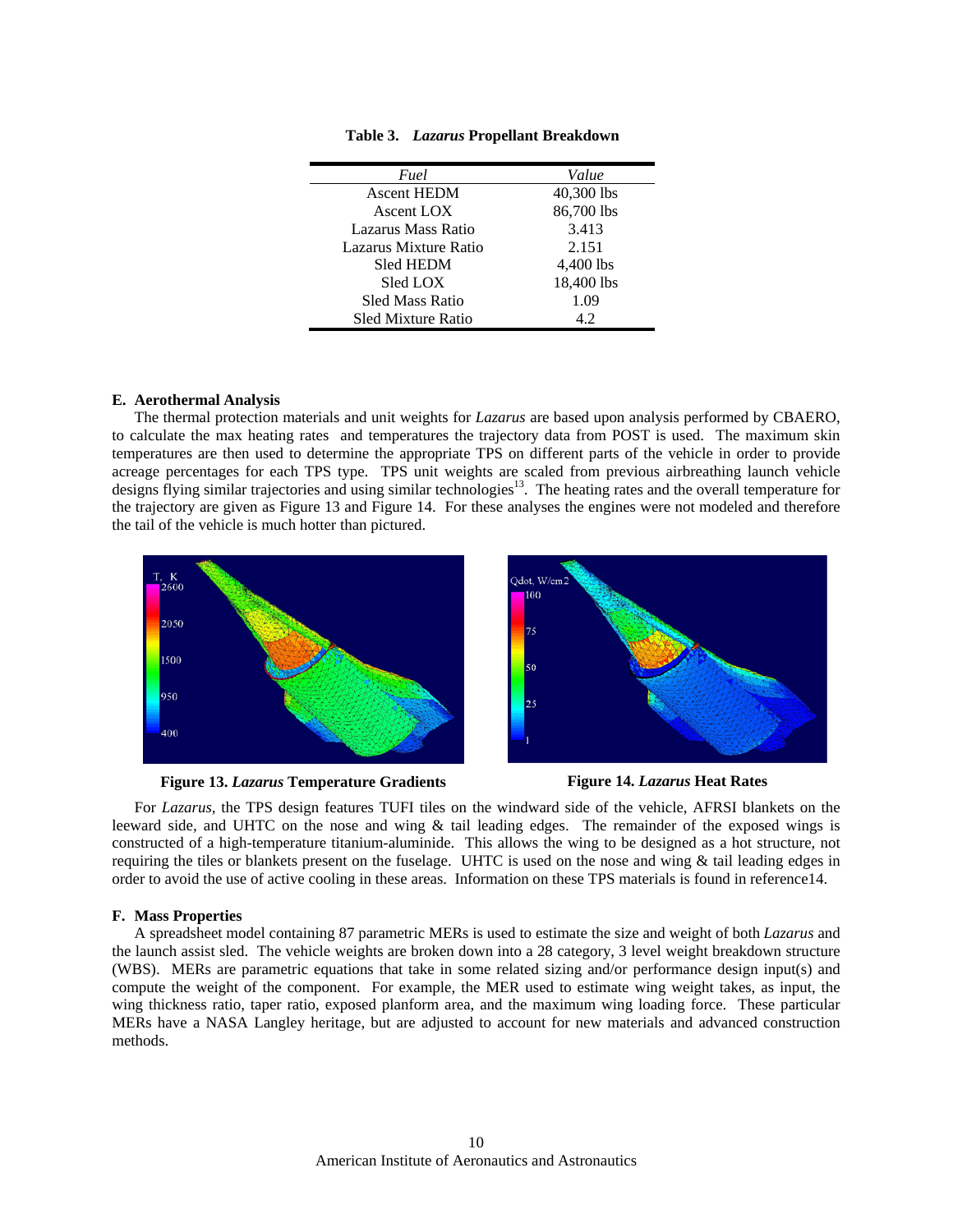| WBS Item                         | Weight      |
|----------------------------------|-------------|
| Wing & Tail Group                | 5,100 lbs   |
| <b>Body Group</b>                | 13,500 lbs  |
| <b>Thermal Protection System</b> | 3,700 lbs   |
| Landing Gear                     | $1000$ lbs  |
| <b>Main Propulsion System</b>    | 5,500 lbs   |
| <b>OMS/RCS</b> Propulsion        | 670 lbs     |
| Primary Power                    | 760 lbs     |
| Electrical Conversion & Dist.    | 2,300 lbs   |
| <b>Surface Control Actuation</b> | $230$ lbs   |
| Avionics                         | 1,600 lbs   |
| Environmental Control            | 1,900 lbs   |
| Dry Weight Margin (15%)          | 5,400 lbs   |
| Dry Weight                       | 41,600 lbs  |
| Payload Carried                  | 5,000 lbs   |
| Residual, Reserve, and Unusable  | 2,200 lbs   |
| Propellants                      |             |
| <b>Insertion Weight</b>          | 52,700 lbs  |
| <b>Ascent Propellant</b>         | 127,000 lbs |
| Gross Weight                     | 179,700 lbs |

**Table 4.** *Lazarus* **Summary WBS** 

The mass properties spreadsheet adjusts the vehicle length to match the MR from the trajectory optimization discipline. The required mixture ratio from the trajectory discipline, and the PEF curve created by the configuration and CAD discipline, together supply the necessary information to size the main vehicle propellant tanks. Once the vehicle is "closed" within the mass properties discipline, meaning the MR and mixture ratio for the vehicle matches the required MRs and mixture ratios from the trajectory optimization discipline, the results are sent back to the propulsion and trajectory disciplines to continue the iteration process around the main iteration loop. The design is considered converged when the MR and mixture ratio for the vehicle changes by less than 0.1% from one iteration to the next. Each dry weight component includes a 15% growth margin to take into account the likelihood of weight increases as the design matures.

As seen in Table 4, the baseline *Lazarus* design has a gross weight of 179,700 lbs and a total dry weight of 41,600 lbs. The vehicle's fuselage is 102.8 ft from tip-to-tail. The figures below show the gross and dry mass breakdown of the *Lazarus* concept. As expected the biggest component of the dry mass is the fuselage of the vehicle followed by the main propulsion system. The dry weight margin is 15% of the sum of the components of the dry weight. This results in only 13% of the dry weight since the dry weight includes this margin. The biggest component of the gross weight of the vehicle is the ascent LOX. Even with airbreathing engines the rocket mode still dominates the propellant consumed and therefore a large amount of LOX must be taken on the vehicle.



**Figure 15.** *Lazarus* **Gross Weight Breakdown** 

**Figure 16.** *Lazarus* **Dry Weight Breakdown**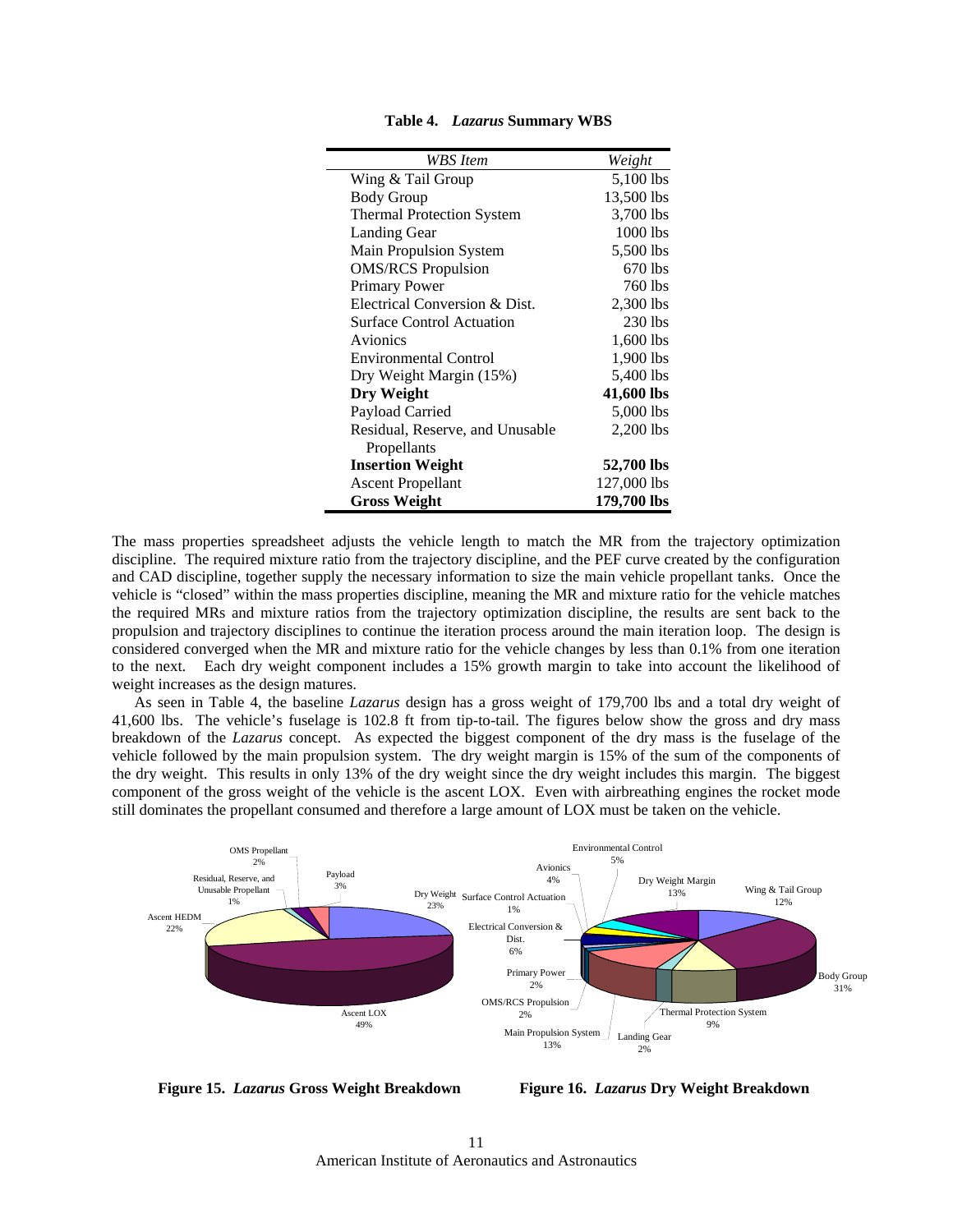The overall vehicle dimensions are very similar to that of the SR-71 high performance aircraft. In fact *Lazarus* is only 6,000 lbs heavier and is 4 ft shorter. A comparison of *Lazarus* to the SR-71 and an F-18 fighter aircraft is shown as Figure 17.



**Figure 17. Comparison of** *Lazarus* **to Current High Performance Aircraft** 

### **G. Operations**

*Lazarus* is designed to be a highly operable and highly reusable space transportation system. The Architectural Assessment Tool – enhanced (AATe), developed at KSC<sup>15</sup>, is used to assess the *Lazarus* space transportation system for its operational impacts, mainly costs and ground cycle times<sup>16</sup>. In AATe's determination of ground cycle time, the number of vehicles in the fleet is not taken into account.

*Lazarus* uses various technologies to reduce cycle time and operating costs. These technologies include integrated vehicle health monitoring systems (IVHM), built-in test equipment, and electro-mechanical actuators instead of hydraulic actuators. Toxic fluids are avoided for the OMS and RCS engines. Long life and reliable airframe and engine components are used to reduce maintenance costs. The airframe can fly 1000 flights before replacement while the engines can fly 500 flights before replacement. An estimated operating crew of 280 "touch" labor personnel is required for the vehicle. A single *Lazarus* vehicle is capable of flying 20 flights per year with a ground cycle time of 6.1 days and an assumed mission time of 2 days. The user fee that the spaceplane operators must pay to the spaceport is estimated to be \$100,000 per flight in FY\$2006. The ground support facilities for the *Lazarus* concept are an estimated \$280 M in FY\$2006. This does not include the sled system which is assumed to be operational by the IOC of 2030.

### **H. Safety & Reliability**

*Lazarus* is designed to be a highly safe and reliable space transportation system. *Lazarus* safety and reliability analysis is performed by GT-Safety II, a top-level MS Excel-based spreadsheet tool used for determining safety and reliability metrics for RLVs. GT-Safety II required both quantitative and qualitative inputs. The quantitative inputs include information about the vehicle configuration (number of stages, number of engines, total amount of propellant), vehicle geometry (total vehicle wetted area, length, width, and height), and vehicle usage (crew per flight, passengers per flight, flights per year, and ground personnel touches per flight). The qualitative inputs are relative safety and reliability comparisons between the vehicle in question and the Space Shuttle. These include such features as launch abort options, propellant toxicity and volatility, and ground handling complexity.

*Lazarus* uses RBCC engines that have a failure rate of 1 in 5,000. The vehicle can lose two of the six RBCC engines without losing the vehicle. *Lazarus* has an IVHM system to quickly warn of any developing problems so proper action can be taken to avoid system failures. The design avoids the use of potentially unsafe high pressure hydraulic actuators in favor of electro-mechanical actuators. The predicted loss of mission for the *Lazarus* vehicle is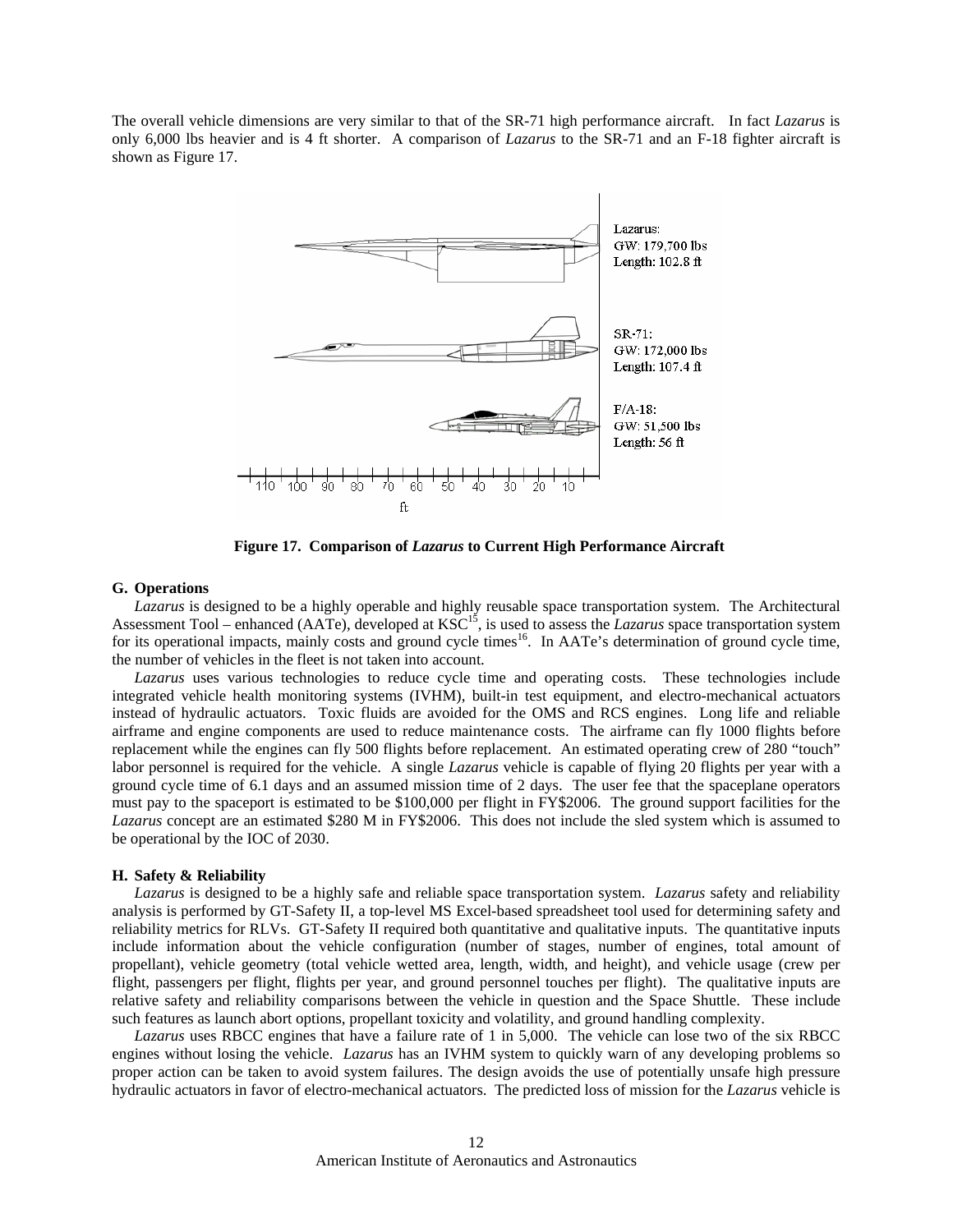1 in 1,244 flights, and the predicted loss of vehicle is 1 in 2,654 flights. This translates into a loss of vehicle reliability of 0.9996.

### **I. Cost and Economics**

 The cost estimating for the *Lazarus* design is calculated using weight-based cost estimating relationships (CERs). These CERs are used to estimate the development and production costs for each of the items in the weight breakdown structure. These CERs are based upon data from the NASA Air Force Cost Model (NAFCOM) for cost estimating. This model contains a set of subsystem weight-based CERs for various vehicle component groups and also includes programmatic cost estimation for systems test hardware, integration, assembly & checkout, system test operations, ground support equipment, systems engineering  $\&$  integration, and program management. A summary of the non-recurring costs for *Lazarus* are included as Table 5 (All costs presented in FY 2006 dollars).

| <b>Non-Recurring Costs</b>      | <b>\$M FY2006</b> |
|---------------------------------|-------------------|
| DDT&E (Airframe)                | \$3,989           |
| DDT&E (Engine)                  | \$725             |
| <b>DDT&amp;E</b> Total          | \$4,714           |
| Acquisition (Airframe)          | \$786             |
| Acquisition (Engine)            | \$330             |
| TFU                             | \$1,115           |
| <b>Cost to First Vehicle</b>    | \$5,829           |
| <b>Ground Facilities</b>        | \$282             |
| <b>Total Non-Recurring Cost</b> | \$6,111           |

**Table 5.** *Lazarus* **Non-Recurring Cost Breakdown** 

The design, development, testing, and evaluation cost for *Lazarus* is \$4.714 B. The cost to first (and only) *Lazarus*  vehicle is \$5.829 B. The total non-recurring costs are \$6.111 B, this includes the cost to first vehicle and the ground facilities necessary for the operation of *Lazarus* not including the sled construction and upkeep costs.

Recurring cost estimation is performed by AATe. Recurring costs including labor and materials costs required to maintain and operate the vehicle, propellant costs, and site fees. Labor costs include the cost of employing people to work on a variety of vehicle operations including cargo processing, traffic control, launch and landing, integration, depot, support, logistics, and management<sup>16</sup>. Materials costs include the cost required for routine replacement of vehicle components. Propellant costs are calculated using the following unit costs for the three main propellants: \$0.10/lb of LOX and \$2.00/lb of HEDM. The final recurring cost item is a site fee of \$100,000 per flight. As mentioned previously, this is a user fee that the spaceplane operators must pay to the spaceport. Including all these items, each flight of *Lazarus* is estimated to cost \$5.51M. A summary of the recurring costs for the *Lazarus* is included as Table 6.

| <b>Recurring Costs</b>                 | \$FY2006  |
|----------------------------------------|-----------|
| Average Number of Flights per Year     | 12        |
| <b>Fixed Operations Cost per Year</b>  | \$31 M    |
| Variable Operations Cost per Year      | \$2.707 M |
| Propellant Cost per Flight             | \$101,000 |
| Site Fee per Flight                    | \$100,000 |
| <b>Total Recurring Cost per Flight</b> | \$5.51 M  |
| \$/lb to Orbit                         | \$5,176   |

The cost to orbit of a pound of payload is just over \$5,000. This is equivalent to the price of the EELV program, but *Lazarus* provides anytime access to space. Breakdowns of the recurring and non-recurring costs for Lazarus are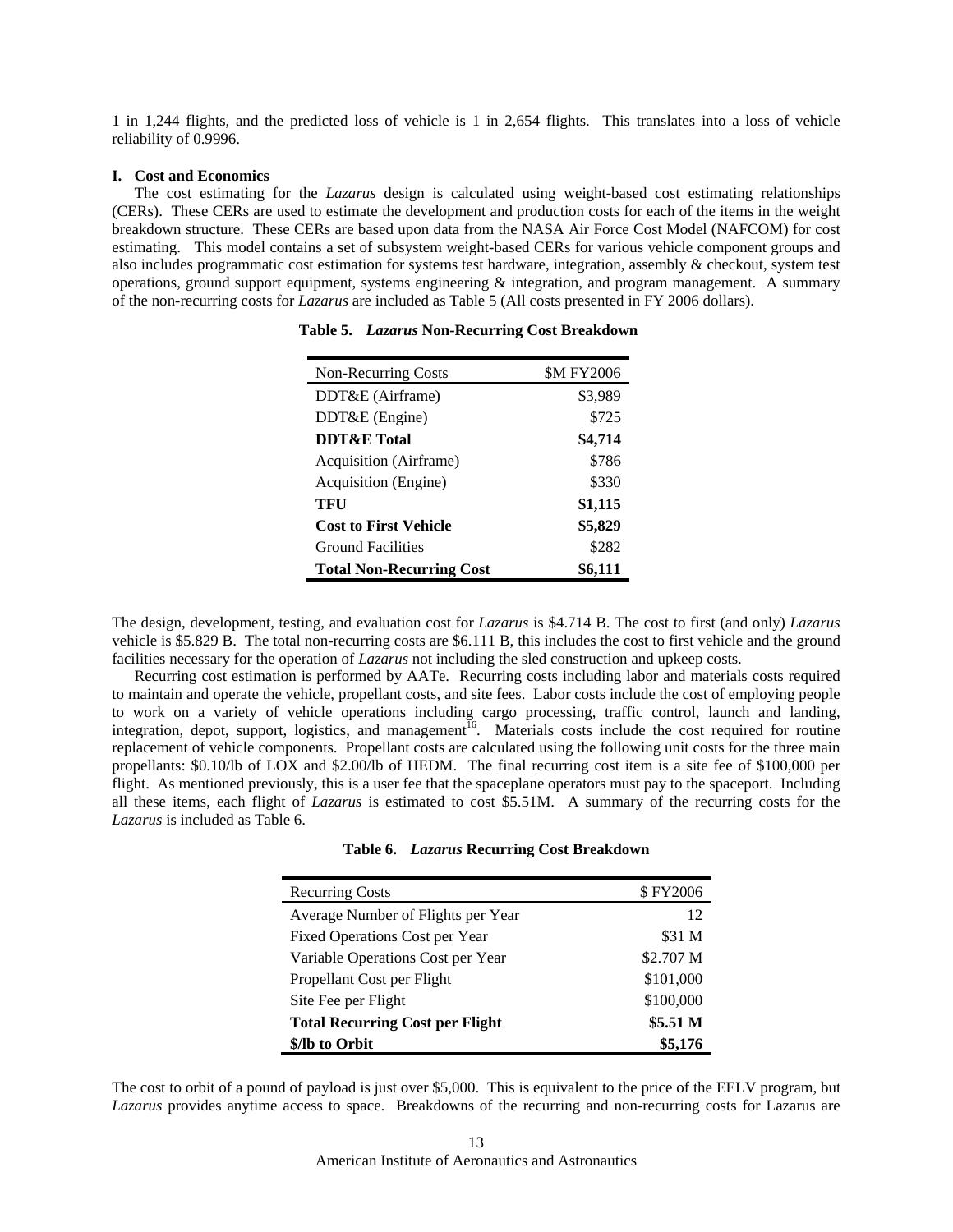included below. These figures show that the majority of the recurring costs are associated with the labor force and materials necessary to fly the vehicle, while the propellants and site fees are small in comparison. The results from the non-recurring cost pie chart are also as expected since the DDT&E of the airframe is the most expensive item.





**Figure 19.** *Lazarus* **Non-Recurring Costs** 

A life cycle cost analysis is also performed on *Lazarus.* This analysis involved the compilation of costs over the 25 year lifetime of the vehicle. For this cost analysis it is assumed that one vehicle is necessary for the 25 years of the program at a modest 12 flights per year. It is assumed that the design, development, testing and evaluation (DDT&E) costs will be spread evenly over the 25 years of the program and that the sled is costed separately from the vehicle. An inflation rate of 2.1% per year is assumed to get the total cost of the program. This is shown in Table 7.

| Economics                          | <b>\$FY2006</b>  |
|------------------------------------|------------------|
| Life of Program                    | $25 \text{ yrs}$ |
| Average Number of Flights per Year | 12               |
| <b>Total Number of Flights</b>     | 300              |
| <b>Inflation Rate</b>              | 2.10%            |
| <b>Total Program Cost</b>          | \$10,001 M       |
| <b>Average Cost per Flight</b>     | \$33.34 M        |
| <b>Average \$/lb to Orbit</b>      | \$6,667          |

**Table 7. Life Cycle Cost of** *Lazarus*

This table shows the total program cost is \$10 B, but that cost covers over 300 flights and 1.5 million pounds of payload to LEO.

# **V. Conclusions**

 Lazarus is an unmanned single stage reusable launch vehicle concept utilizing advanced propulsion concepts such as rocket based combined cycle engine (RBCC) and high energy density material (HEDM) propellants. These advanced propulsion elements make the Lazarus launch vehicle both feasible and viable in today's highly competitive market. Lazarus is designed to deliver 5,000 lbs of payload to a 100 nmi x 100 nmi x 28.5° orbit due East out of Kennedy Space Center (KSC). This mission design allows for rapid redeployment of small orbital assets with little launch preparation. The Lazarus concept is powered by six rocket based combined cycle engines. These engines are designed to operate with HEDM fuel and liquid oxygen (LOX). A typical hindrance to SSTO vehicles are the large wings and landing gear necessary for takeoff of a fully fueled vehicle. The Lazarus concept addresses this problem by using a sled to take off horizontally. This sled accelerates the vehicle to over 500 mph using the launch vehicle engines and a propellant cross feed system. This propellant feed system allows the vehicle to accelerate using its own propulsion system without carrying the necessary fuel required while it is attached to the sled.